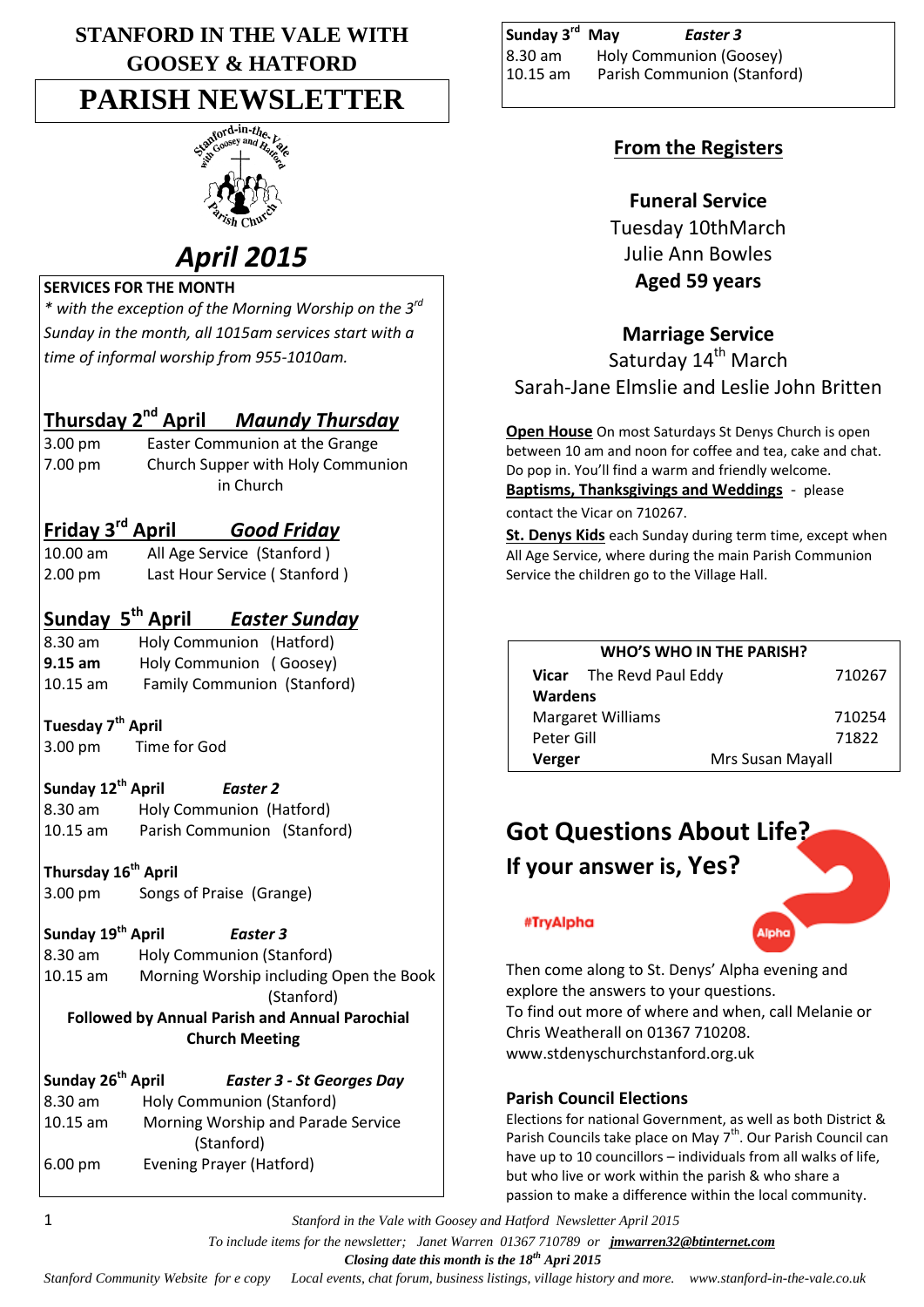#### **There will be an election if more than 10 persons put their names forward, whilst if there are 10 applicants or less, they will be returned "unopposed".**

The Parish Council provide and maintain a variety of local services, from green spaces through to recreation facilities, as well as having statutory duties with regards to planning applications. If you are interested in serving your community, and helping to shape its future, then please consider standing as a councillor at the forthcoming elections.

Application Packs for nominations may be obtained from VWHDC or the Elections section of their website

[www.whitehorsedc.gov.uk.](http://www.whitehorsedc.gov.uk/) Nominations must be delivered in person between **30th March and before 4pm on 9TH April.** *Most important - late returns will not be accepted under any circumstances.*

This is your opportunity to make a difference to village life for parishioners of Stanford in the Vale. We hope more people will be keen to come forward to ensure the views the entire community are well represented and continue to be respected and listened to.

*More information can be found on the Vale of White Horse District Council website, or by talking to any of your existing councillors.*

# **Silver Threads 50th Anniversary**

On Friday 13<sup>th</sup> March Stanford in the Vale Silver Threads held a buffet lunch to celebrate it's 50<sup>th</sup> Anniversary. It was lovely to see so many old faces as well as present day members. A most enjoyable meal was rounded off with Anniversary Cake. This was cut by three of the original founders of the Silver Threads – Gladys Varney, Pam Watkins and Marina Scott.

To those who are not aware of Silver Threads, we are a group of 60 plus years young who meet in the small Village Hall on the first Friday of every month. We have afternoon tea; quizzes; occasional pub lunches and various trips; plus other social events.

Anyone interested in joining this friendly group can come along on the first Friday of each month at 2.00pm. Call Yvonne – 01367 710400 or Shirley – 01367 710380 for further details.

# **Renting an allotment in Longworth Village**

We currently have 13 plots available which we have advertised to the local community for the past 2 years, but have had no interest. The plots require some work, but are very reasonably priced and the soil is lovely (no clay anywhere!). We are a friendly group and there is plenty of expert advice on hand for beginners. If anyone is interested they can call Wendy Woodford on 01865 821480 or email wendy.woodford@hotmail.co.uk.

# **Neighbourhood Plan Update**

Many thanks to everyone who came to our latest consultation on March 28th. We hope you found all the information about site assessments; possible cycle routes; settlement boundary; the housing needs and clubs survey results interesting and realise the importance of what we are trying to do. Your views and comments are very importance to us. In these changing times we all want to protect and enhance what is good about our Parish of Stanford in the Vale, improve facilities and services and have a positive influence on future development. Your Neighbourhood Plan (NP) is an important way to do this.

It will carry real weight in future planning matters. It can help direct where new homes, shops, offices, leisure facilities, schools and other development should be built and what they should look like. For more information and to keep up to date do go to our web site: [http://www.sitvnp.com](http://www.sitvnp.com/)

# **New Houses**

# **for Rent and Shared Ownership**

If you are interested in **renting or shared ownership** on the New Development on Faringdon Road please read on. Your parish council has been talking with Stonewater, the housing association who have purchased 28 houses of which 21 are for rent and 7 for shared ownership. If you are looking to rent you should already be on the **District Councils Housing waiting list - 01235 520202.**

**For Shared Ownership and Intermediate Rent** you should contact **"Help to Buy South".** The web site[www.helptobuysouth.co.uk](http://www.helptobuysouth.co.uk/) or ring 0845 604 11 22 and register. If you need any further information please contact Peter Gill- Parish Councillor [cpngill46@gmail.com](mailto:cpngill46@gmail.com) or 01367 718224

#### **F.O.S.S Easter Egg Trail - 9 th March – 13th April**



Walk around the village with friends and family finding all the Easter eggs, write down the letter you find on them and then come up with a sentence relating to Easter. Prizes for the  $1^{st}$ ,  $2^{nd}$  and  $3^{rd}$ . Map and form available to buy for a £1.00 from The School

Vets and The Huddle.

All proceeds to Stanford in the Vale Primary school



2 *Stanford in the Vale with Goosey and Hatford Newsletter April 2015*

 *To include items for the newsletter; Janet Warren 01367 710789 or jmwarren32@btinternet.com*

 *Closing date this month is the 18th Apri 2015*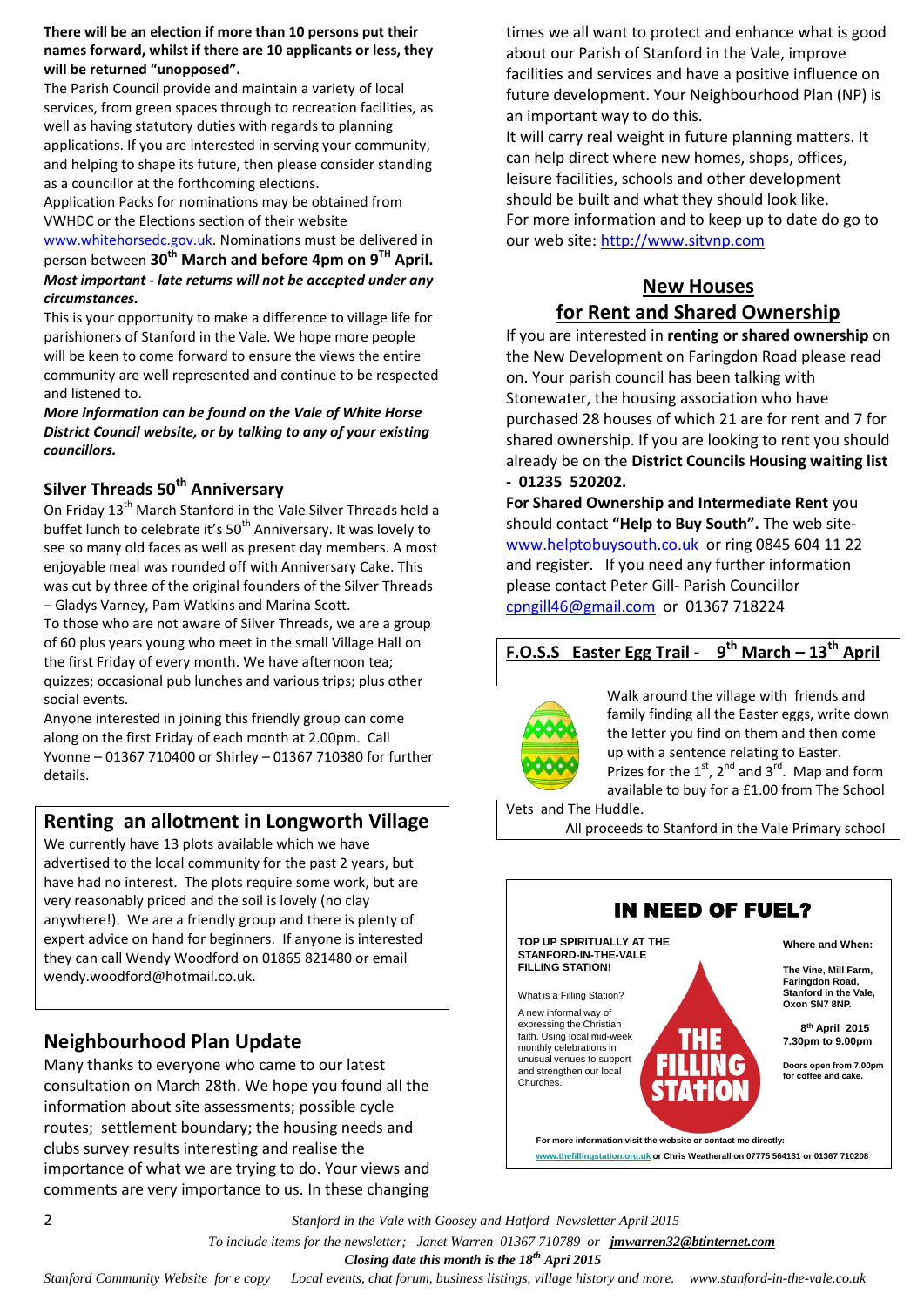#### **SOUTHMOOR CHILDREN'S CENTRE**

**MONDAY -** Sensory Play – 10.00-11.30am and Sensory Play (Parent Led) – 2.00pm – 3.30pm –both at Southmoor Children's Centre **Stay & Learn – 1.00-2.30pm at Stanford Village Hall WEDNESDAY -** PCSO/Outreach Clinic 11.00am – 12.00noon  $(1<sup>st</sup> Wednesday of the Month) - Faringdon Children's Centre$ Stay & Learn – 10.00-11.30am at Southmoor Children's Centre **THURSDAY - Child Minder/** Parent Led Drop In – 9.15- 11.30am at Southmoor Children's Centre For further details please contact Sandra Stevens on 01865 820751 ema[ilsandra.stevens@actionforchildren.org.uk](mailto:sandra.stevens@actionforchildren.org.uk) or call in at Southmoor Children's Centre, Laurel Drive, Southmoor, OX13 5DJ

# **Stanford Art Group Monday 13th April 2015.**

Stanford Art Group Meeting in the Village Hall (Small) at 7.15pm. Workshop with Dawn Benson -" Uses of Colour" Come along and enjoy an interesting evening, all very welcome. Refreshments Provided. Visitors £4. For more info 01376 710754

#### **STANFORD IN THE VALE AND DISTRICT LOCAL HISTORY SOCIETY**

Tuesday, **14th April,** at Stanford Village Hall, Small Hall Start time **7:45 p.m.**

**Title**: MIRRORS AND TREASURE.

### **Speaker**: ANNI BYARD

Anni is responsible for the local Portable Antiquities Scheme (registering finds made by metal detectorists, etc.). She spoke to us in 2011, but now brings us up to date on recent local discoveries, including the "HANNEY HOARD"

Visitors welcome (£2 entrance) Refreshments and raffle Further information: Contact Phil Morris, 01367 710285

#### **THE UNIVERSITY OF THE THIRD AGE** Faringdon & District U3A **Thursday 9 th April at 2.30 CORN EXCHANGE, FARINGDON A.G.M**

 This will be followed by an illustrated talk entitled" **The Oxford of Inspector Morse" by Alastair Lack**. This is Alistair 's second visit to us. One of his post-retirement activities is to lead guided tours and we shall benefit from one of his tours.

Further information from Sylvia Bowley (Chairman) 01367 241296, faringdondistrictu3a.wordpress.com

### **STANFORD IN THE VALE WOMEN'S INSTITUTE**

will meet in the Village Hall at 7.30p.m. on the **15th April 2015** when Valerie Burton will give a talk on The Story of Witney Blankets Visitors are always welcome, a £3 charge to non-members

# **Saturday 18th April Fairtrade Stall**

10am – Noon St Denys Church We have a wide range of goods available; from chocolate treats, to tea and sugar, dried fruit, rice and olive oil - all fairly traded. If we don't have what you're looking for, we can order other Traidcraft products, and can also take regular orders; contact Zoë Williams

[zoe.kay.williams@gmail.com](mailto:zoe.kay.williams@gmail.com) tel: 710705

# **Stanford-in-the-Vale Gardening Club Wednesday 22<sup>nd</sup> April 2015**

in the Large Village Hall at **7.30pm** the speakers are Sue Smith & Sue Dodd. The topic will be "Wild Flowers in the Cotswolds". The competition will be for "the best example of recycling in the garden".

Refreshments and raffle afterwards. Visitors £3.00 Contact Rosemary Packer tel. 01367 710445

## **F.O.S.S (Friends of Stanford school) Quiz Night** – **Friday 24th April 7pm for a 7.30pm start**

Maximum 8 per team. £10 per person which includes Curry (vegetarian option available) Licensed bar. If you would like to enter your team please get your tickets from the school office giving the team name and any people requiring veggie option, or call Eva on 07936 488993

### **Advance Notices**

### **Saturday 9th May from 10-12.30p.m. Stanford in the Vale Garden Club Coffee Morning in the Village Hall:**

Refreshments and cakes. Plants for sale. Raffle. Do come and join us and bring your friends. Further information from Rosemary Packer 01367 710445

3 *Stanford in the Vale with Goosey and Hatford Newsletter April 2015*

 *To include items for the newsletter; Janet Warren 01367 710789 or jmwarren32@btinternet.com*

 *Closing date this month is the 18th Apri 2015*